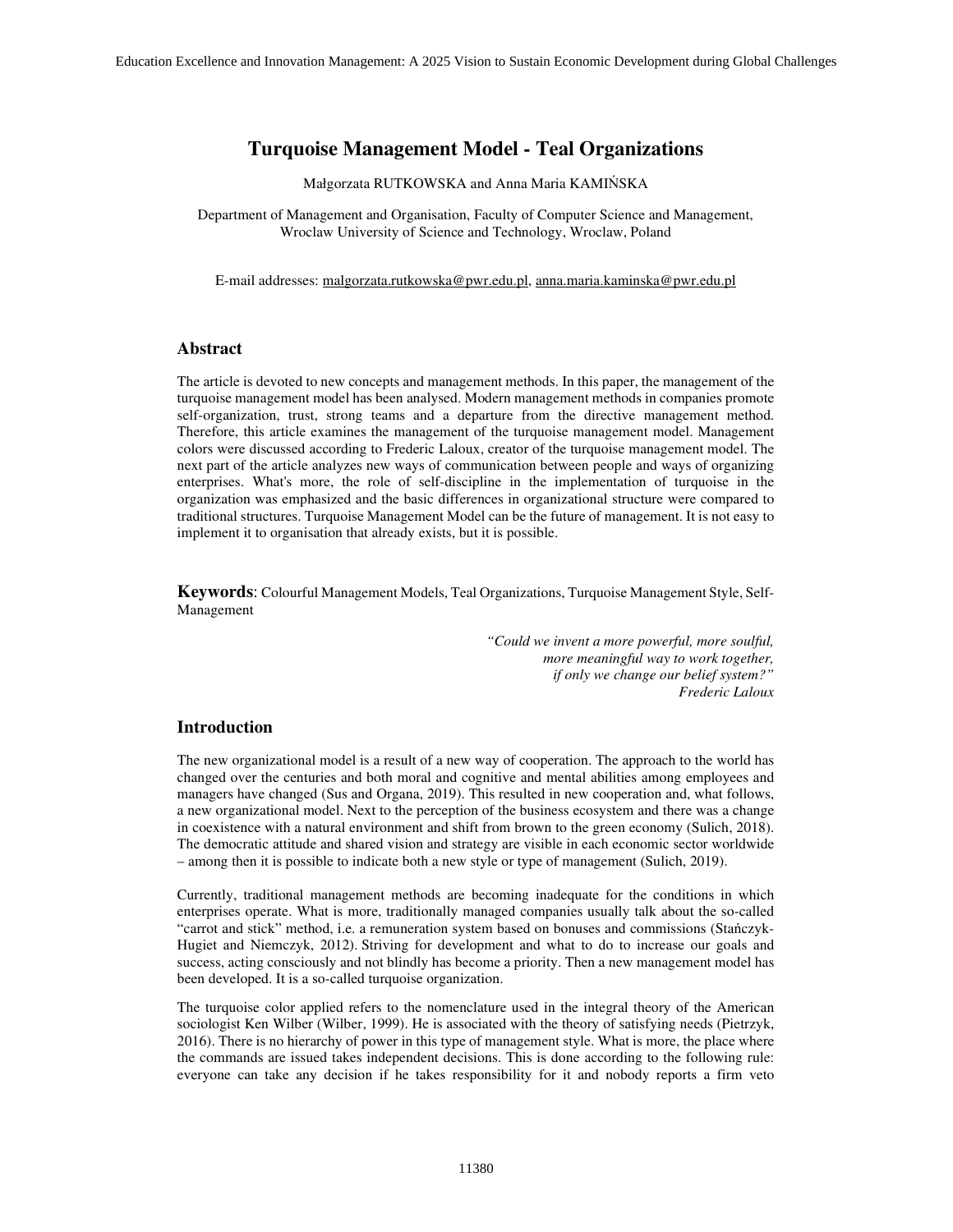(Eichelberger, 2017). As wrote Ziębicki *"A turquoise organization is a broad concept of creating an organization based on self-management in which, thanks to values, trust, cooperation, partnership, and the creation of self-fulfillment opportunities, we succeed in achieving effects that were not achieved with the traditional, hierarchical management model*" (Ziębiecki, 2017).

Turquoise is the name that describes the Seventh Level of Consciousness, the so-called free unit. If a man has reached this level of consciousness, he means that (Dębowski,2016):

- His worldview is open, tolerant and expects the world, including the company, partnership, and work-life balance.
- He wants to work to develop himself and pursue his passions. He wants to be flexible, overcome different challenges, exchange with other tasks.
- Money does not count for him, but self-fulfillment, honesty, authenticity.

In a turquoise organization, a well-developed system of motivating employees is the result of partnership and cooperation. Let's take a closer look at him.

# **Stages of Development of Colourful Organisations**

Laloux used the theories of such thinkers as Robert Egan and Ken Wilber to study companies and use colors to designate different types of organizations (Web-1). In his book titled "To Work Differently", Frederic Laloux describes the development of an organization from the point of view of the development of human consciousness (Fig. 1). Management colors range from red, amber, orange, green to turquoise.



**Fig. 1: Frederic Laloux and the colors of the organization (Based on: Web-6)** 

The characteristics of each of these management models are presented below (more in: Laloux. F., 2014):

- Red color this style dominated in Antiquity. Currently, it is an anachronistic style and it is rejected by most managers. this style is characterized by forcing obedience. Punishment and fear are the foundation of this style.
- Amber color the basic features of this style of management are the hierarchy and subordination and compliance of employees with precisely described procedures. The form of motivation in such a management culture is the so-called the "carrot and stich" model.
- Orange color this style is characterized by a hierarchical structure that remains open to promotions and all other autonomous forms of organization. In addition, the management of the organization makes sure that all goals are effectively implemented by the lower levels of the organization.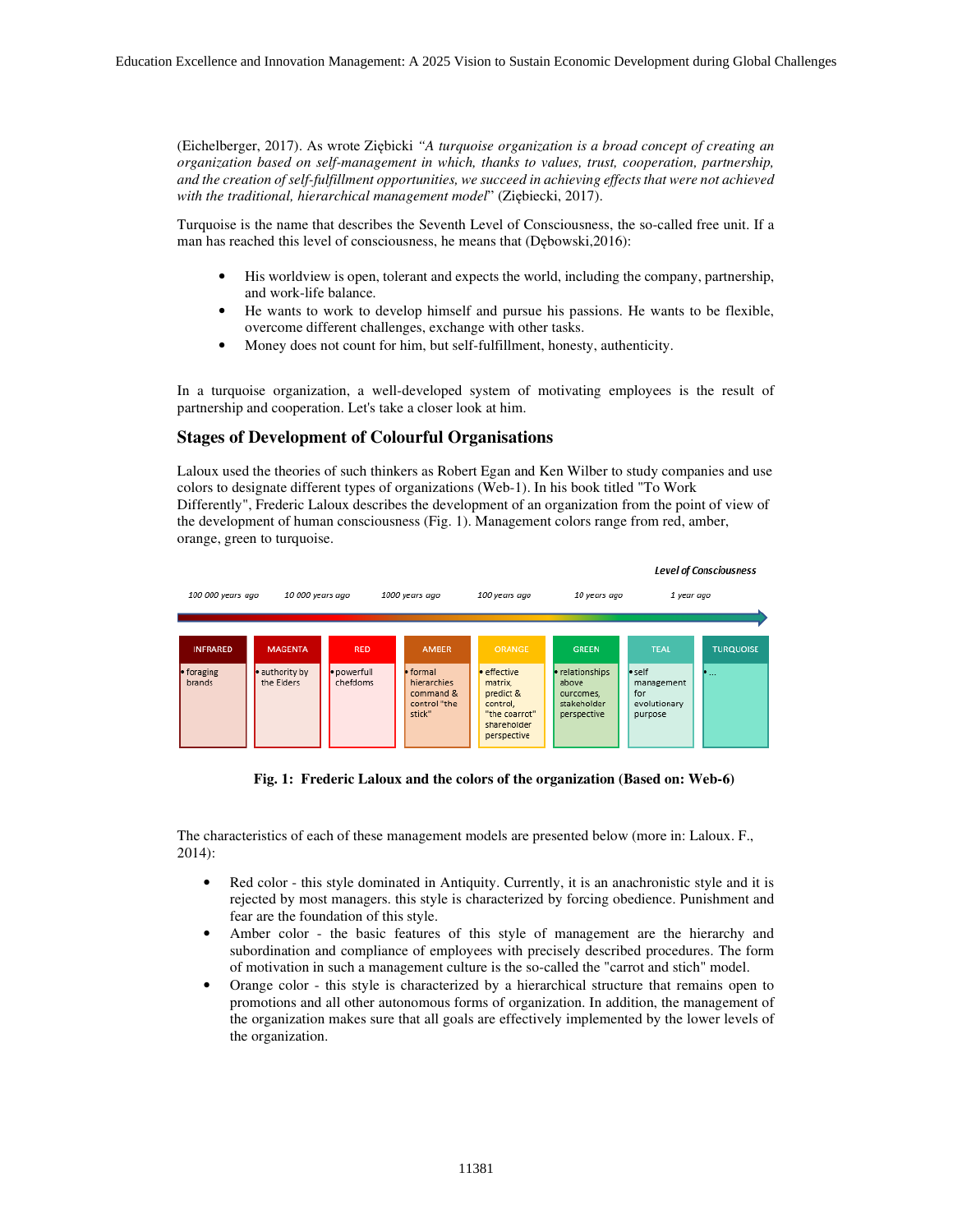- Green color this style focuses on maintaining harmony and a sense of community within the organization. What's more, the hierarchy in the company is preserved, although many decisions are made at lower levels.
- Turquoise (Teal Organizations) **-** the most modern management style. It is a holistic concept of perceiving a man with all his needs. What matters here are not only professional needs, but also private needs. What's more, the work must on the one hand provide for life and be a stay to be proud of, on the other. Frederic Laloux characterizes this style as follows: "When we act in deep honesty and respond positively to the vocation we feel in us, the universe does everything to help us."

It should be emphasized that the last hierarchical style is green. The four management styles are governed by democratic decision-making rules, and the leading values are equality, freedom and justice. Turquoise organizations are destroying the current model of the world and reversing the order of things (Web-8).

Now is also the time to start promoting values, ideas and business models from a different level of consciousness on a wider scale. Turquoise is a term describing the 7th level of consciousness, a so called 'Free Individual'. If someone achieves that level, it means that their worldview is open, tolerant and expects partnership and work-life balance from the world and/or the company he works for. What is important, therefore, is personal fulfillment, honesty and authenticity. This approach guarantees high flexibility of action and a fast rate of change that leads to efficiency (Web-9).

This awakening, in turn, creates a new, fuller vision of the world. It begins to take the place of our lasting over five hundred years of preoccupation with the problems of survival and making life more comfortable. Although this technological approach was an important step in the development of civilization, it is only a spiritual awakening to coincidence that opens us to understanding the real purpose of human life on this planet and the true nature of the universe (Redfield, 2009).

The basis for the functioning of the turquoise organization is the belief that employees are willingly involved in various tasks, and the roles they assign themselves are connected to their individual skills. They choose work in a given organization because they feel good in it. Turquoise organization does not have a job stand but functions. The change of function takes place as a result of the evolution of the ability or is a result of the will to try something new. When we look at management it this kind of organisation we need to be aware of the difference between self-management and self-organization.

Self-management is associated with issuing orders by the manager and controlling their performance. In turquoise organizations we are dealing with team-making decisions on the division of tasks, not with team-issuing commands, so it is rather "self-organization" than "self-management" (Blikle, 2016).

Taking the above into consideration, the key differences between colours have been shown in Figure 2.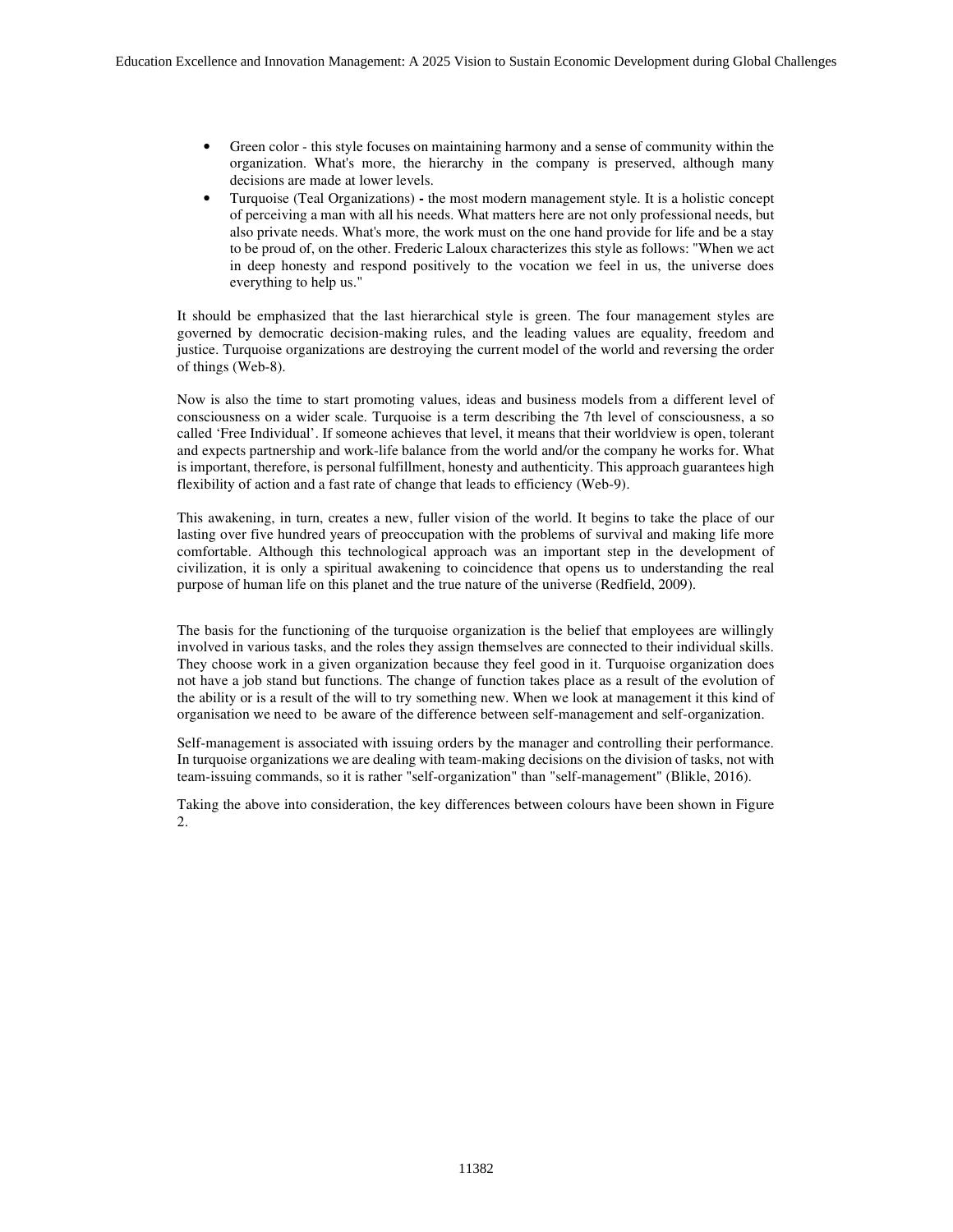| <b>Guiding methaphor</b> | Key breakthroughs          | examples                                 |
|--------------------------|----------------------------|------------------------------------------|
| RED.                     |                            |                                          |
| Wolf pack                | Division of labor          | Street gangs                             |
|                          | Command authority          | Tribal militias                          |
| <b>AMBER</b>             |                            |                                          |
| Army                     | Formal roles               | Military                                 |
|                          | Stable, replicable process | Catholic Church                          |
|                          |                            | goverment                                |
| <b>ORANGE</b>            |                            |                                          |
| Machine                  | Innovation                 | Multinational companies                  |
|                          | Accountability             | Investment banks                         |
| <b>GREEN</b>             |                            |                                          |
| Family                   | Emprovement                | Businesses known as idealistic practices |
|                          | Stakeholder model          |                                          |
| <b>TEAL</b>              |                            |                                          |
| Living organism          | Self-management            | A few pioneering organisations           |
|                          | Evolutionary purpouse      |                                          |

**Figure 2: Key differences between colours (Based on: Web-7)** 

### **Organisation without a boss**

In the traditional approach of the enterprise, the main responsibility for the functioning of the organization lies with the manager/leader, that is characterized by several attributes as creativity, responsibility, charisma, openness, ability to cope with difficult situations, and a kind of stubbornness in pursuing goals. Nowadays a leader (or CEO) should have also emotional intelligence as it can ensure effectiveness (Azouzi,2003).

Traditional management methodologies place a strong emphasis primarily on planning and controlling the implementation of the plan. Modern approach focus on the relationships between team members, dynamic planning, continuous value delivery to the client, actual measurement of work progress and value elements produced. Good communication requires a strong emphasis on personal elements and understanding of organizational roles (Kopczyński, 2014). In the literature there are different classifications of managerial roles. Szczepanik (2009) distinguished the most commonly accepted managerial roles: firefighter (extinguishing fires and doing everything at once), democrat (supporter of collective decision-making), bureaucrat (caring for rules, regulations and order), autocrat (independently deciding and manager) and an advocate of participation and delegation.

The best way to manage modern society is through developing a "systems thinking" capability, as organizations operate in a zone between stability and predictability on the one hand, and chaos and unpredictability on the other (Van der Merwe., 2007). Additionally in modern organization each person must have the skills to work as a team member, solve problems and make decisions, be creative and, above all, communicate effectively with others (Gillen, 2002).

As regards project management, it was stated that teamwork is one of the basic design characteristics. It protects the project from being identified only with one person. It causes that in one place and for one purpose different personalities, ideas, goals, skills, and sometimes nationalities meet. The project team must be selected so that it can deal with different types of situations and tasks. The project team must be effective in its operations (Haffer, 2009). Often, however, teamwork forces the eager manager through insistence and pressure, which do not take into account the realities that come into play (Morgan, 2001). However, this is not a good approach. It is a dislike for teamwork. The role of the manager / leader is therefore undermined.

At a time when team work is necessary, many managers forget about the importance of time spent alone with each of their employees (Buckingham, 2001), hence there is a need to change not only the style of management but also thinking.

The concept of turquoise organization (teal organizations) is based on the assumption that the effectiveness of activities is possible without a formal hierarchy, without a formal incentive system, thus self-regulation and self-management (Powichrowska, 2018). The basis for self-management is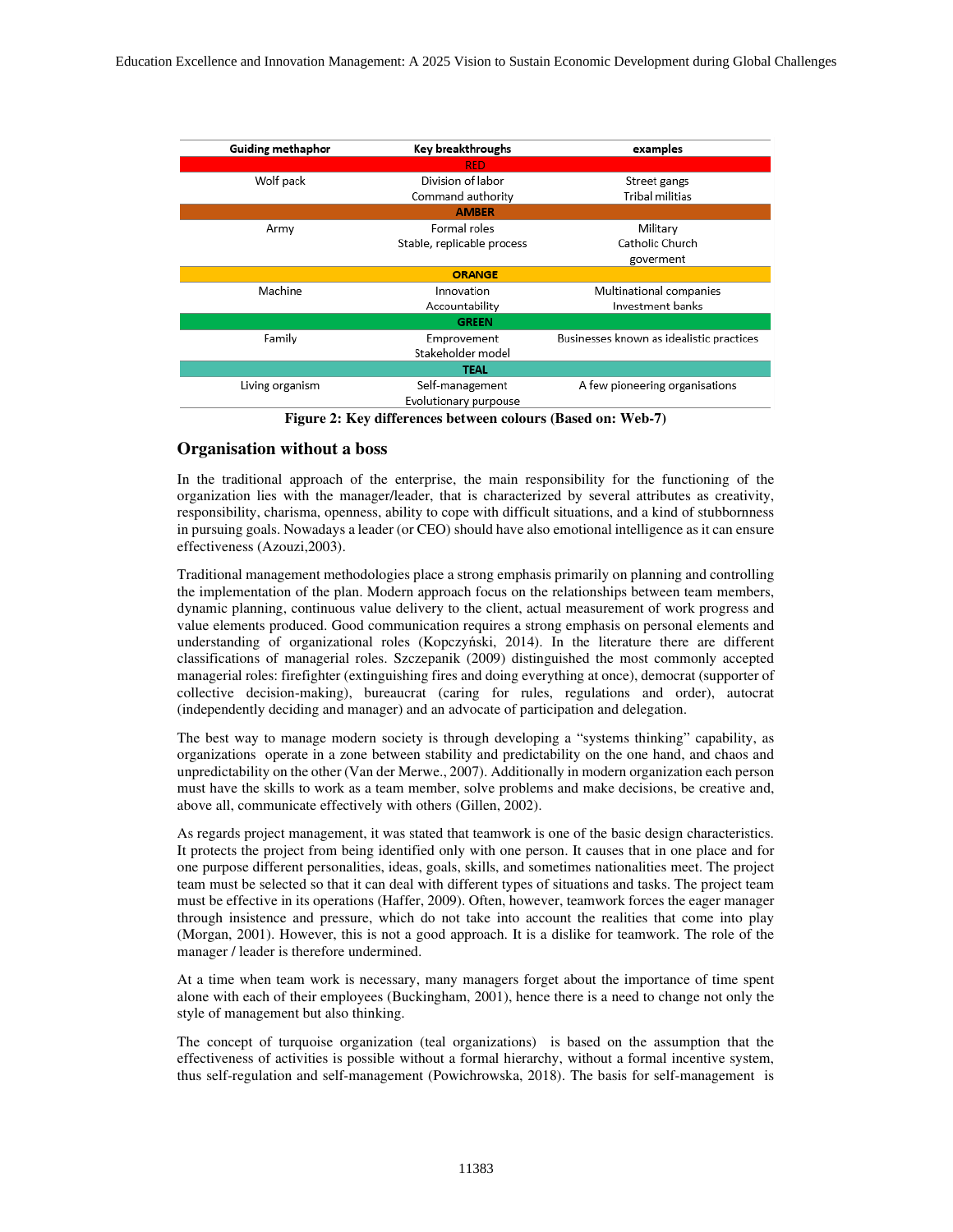the independence of employees, their autonomy. So where is the gap for such enterprises? Mainly in companies focused on dynamic development, operating in risk conditions, those in which flexibility and commitment are key success factors (Ziębicki 2017). However, there are many doubts, like (Powichrowska, 2018):

- Are people prepared for functioning in self-governing organizations?
- Are they characterized by self-discipline?
- Are modern managers prepared to act as leaders?

In traditional organizations, leaders are at the head of the teams (very large teams are divided into smaller ones - also with the leaders at the forefront). Leaders of smaller teams form a higher-level task team. Of course, such a hierarchy can have many levels. In the case of turquoise, there is no hierarchy or order. Connections occur between the units actually cooperating with each other, and the graphic presentation of such a structure may look almost chaotically (Fig. 3). One of the differences between such a structure is, above all, variability in time, because in the case of a classic structure - changes occur sporadically, and in the case of a turquoise organization – dynamically (Blikle, 2016).



**Figure 3: Traditional (left) and turquoise (right) structure (Blikle, 2016, pp. 43)** 

Self-management can appear as an easy process, but it is not. It requires a set of interlocking structures and practices. The decision rights and power flow to any individual who has the expertise, interest, or willingness to step in to oversee a situation. The replacement of traditional hierarchy requires specific training. People should truly be themselves, and for some it is necessary to learn how to do it at work (Laloux, 2015).

Ryan and Edward L. Deci and Julius Kuhl (2017) and the team have drawn attention to the difference between self-regulation and self-control. Self-control was defined by them as a negative, authoritarian type of action control, based on coercion and pressure, with a repressive nature. Self-regulation, on the other hand, means democratic control. Traditional management concepts have focused on self-control processes related to coercion and commitment to take a specific action. Self-regulation refers to an activity that is consistent with internal standards (a system of values, preferences, needs), where one of the driving forces for the operation of individuals is the interest or value and importance of the goal (Ryan, 2017).

The turquoise organization achieves its effects thanks to: values, trust, cooperation, partnership, and the creation of opportunities for self-realization. The most important rules for creating turquoise organizations are (Blikle, 2016):

- implementation of important goals contributing to the change of the environment for the better;
- basing the organization on trust, responsibility and partnership;
- cooperation instead of competition,
- motivating through self-realization, identifying with the goals of the organization and participation;
- self-management based on autonomous teams instead of traditional prescriptive-control management;
- network process structures, instead of hierarchical systems.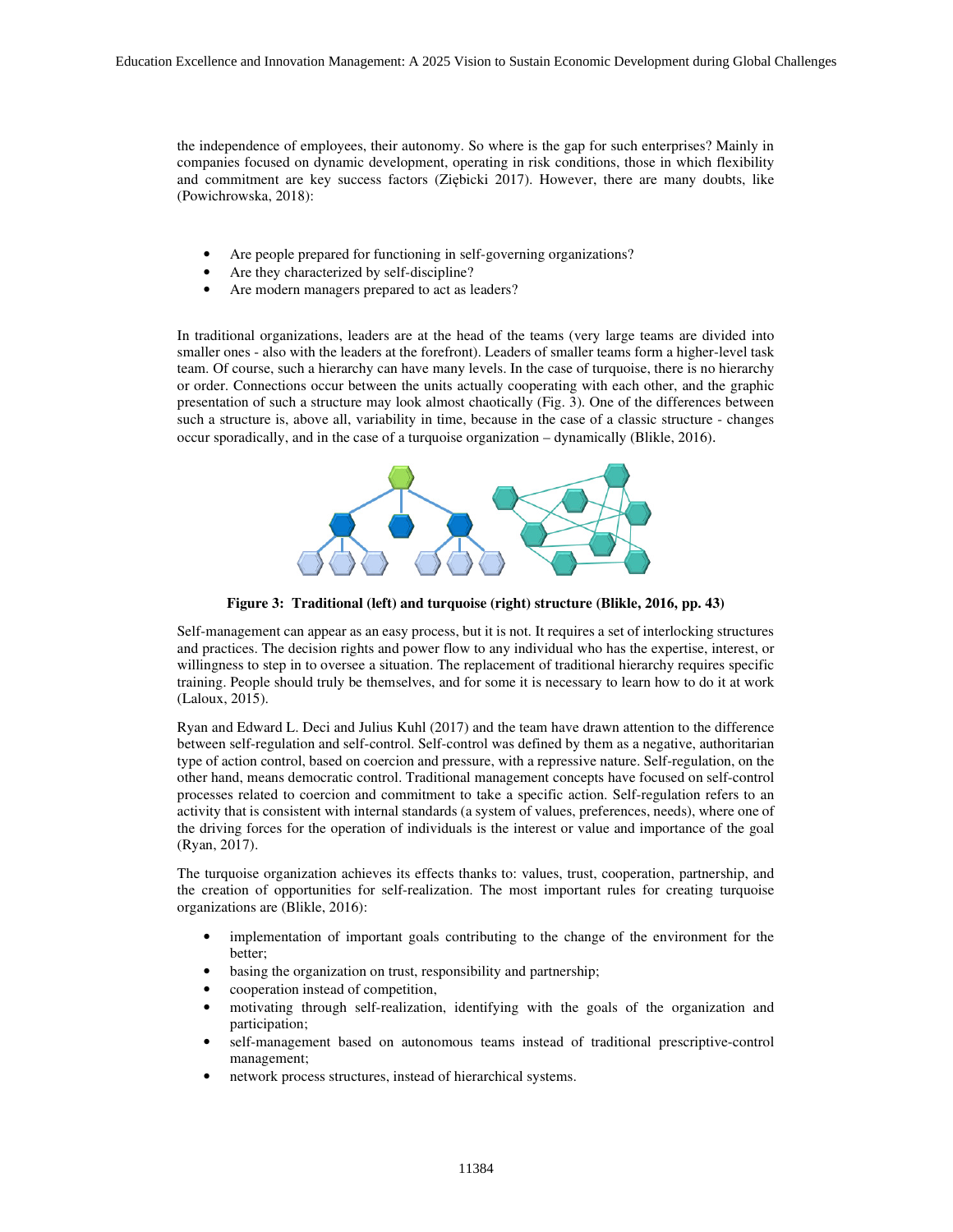Creation of a turquoise organization and self-management carries many risks, such as chaos, bureaucracy, fuzzy responsibility, instability, lack of a coherent vision of development, multiple roles and fragmentation of work or inadequacy of remuneration for the value of work.

But the most important advantages are: flexibility, reliability, commitment and motivation, sense of community, creativity, quick decisions, development of individual competences, efficient communication, process approach, results orientation (Ziębicki, 2017).

#### **Teal Management in Poland**

Turquoise organizations (teal organizations) can also be found in Poland (more can be found in Web-3). The first of them are companies from the IT industry, packaging manufacturers, kindergartens, producers of mineral waters, and internet portals dealing with booking doctor visits and others. It is easy to notice that each of the listed companies operates in a different industry. Therefore, whether the company is turquoise is not determined by the industries but by need. As entrepreneurs point out, employees engage in believing in company missions and the deeper meaning of their own work. It is due to the fact that the employees no longer feel like a part of a large machine but become the operator of this machine (Web-3).

A positive phenomenon is also the fact that entrepreneurs see the need for change, which results not only from the needs of the market but also from the needs of employees who need to be appreciated. The trust that such an employee should get is connected with power. Nevertheless, building such trust continues. It is necessary to be open and ready to admit an error. However, when the parties trust each other - teamwork is not only more efficient, but time and money are also saved (Web-4).

Turquoise organizations are still new in Poland. Not every company will be able to call itself turquoise, and those who will attempt to change the way of management needs a change in mentality. It will be surprising for employees that there is no bonus in the teal organization. There is, however, unlimited access to information. Everyone is responsible for raising their own competences and bearing the consequences of their own deeds. An obstacle in introducing turquoise into an organization may be a basic document such as a contract of employment which stipulates strictly a position according to the law, not a function and defines the scope of duties (Web-5).

#### **Conclusions**

By meeting the foregoing, the following conclusions shall be presented:

- There is no one good management style. What's more, you cannot say that one style of management is better than the other. Each style of management is well adapted to certain contexts and can deal with certain complexities.
- In order to change something and develop it is necessary to build a new model that will make the currently inactive model become obsolete.
- It is necessary to break the old management paradigm and adjust to modern needs.

Teal management is a challenge for the economies of the future. The idea is to remove aberrations in various types of organizations. It is obvious that turquoise structures cannot be implemented in every organization, but it is worth considering changing the rules when other measures to achieve success fail.

#### **References**

- Azouzi M. A., Jarboui A., (2013) CEO emotional intelligence and board of directors' efficiency, Corporate Governance: The international journal of business in society, 13(4), 116-118.
- Blikle A. (2016). Doktryna jakości (wydanie turkusowe) Rzecz o turkusowej samoorganizacji, Wydawnictwo Onepress, Warszawa, 39-43.
- Buckingham M. (2001), Po pierwsze: złam wszelkie zasady.. Co najwięksi menedżerowie na świecie robią inaczej, MT Biznes, Warszawa, 260.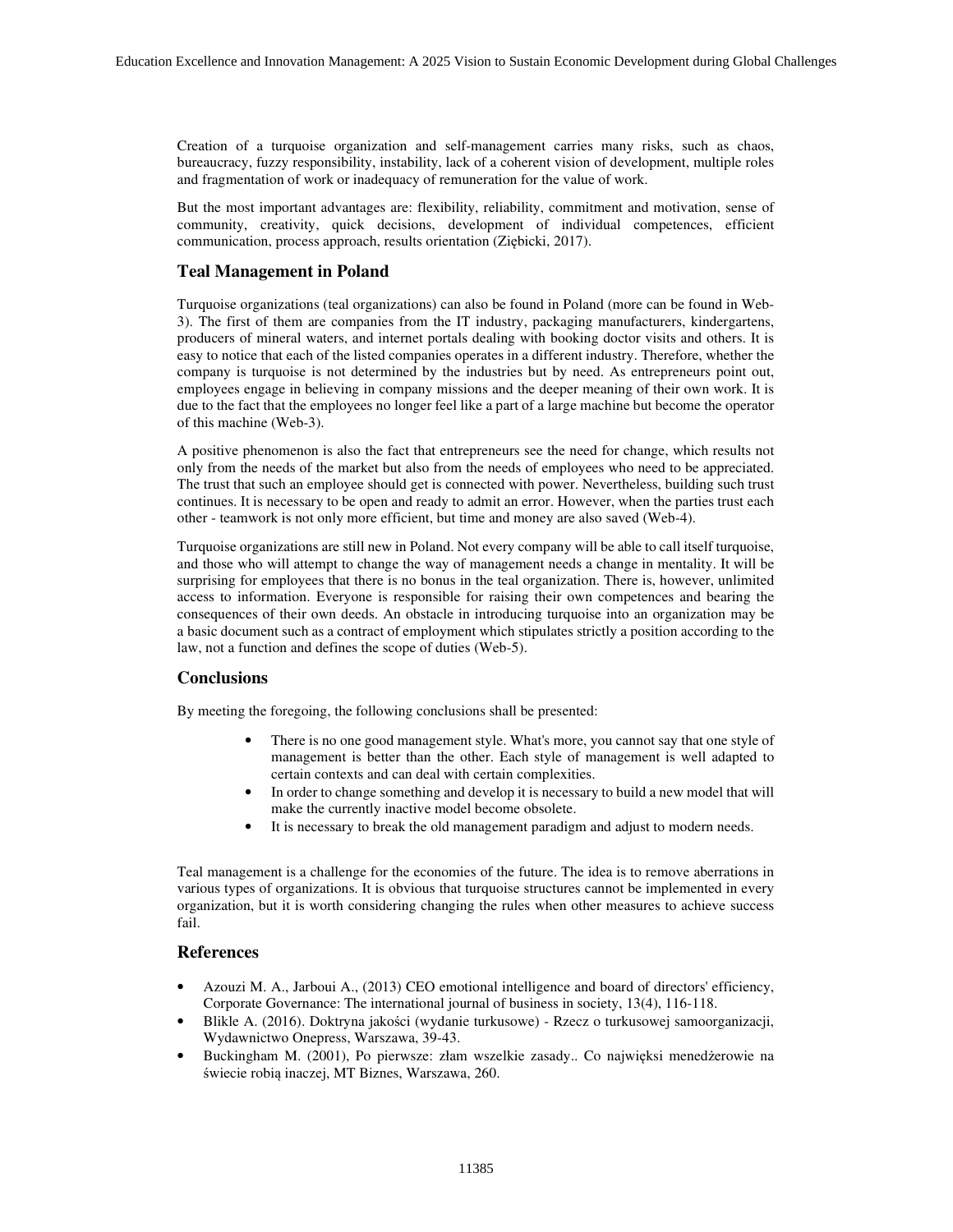- Dębowski A. (2016). Zagrożenia turkusowych organizacji cienie turkusu, "Benefit" nr 12(58)/, 18.
- Eichelberger W., Jeznach A. (2017). Szef, który ma czas. Ewolucja zarządzania dziennik budowy firmy turkusowej. Wydawnictwo Onepress, Warszawa.
- Gillen T. (2002) , Jak asertywnie wpływać na ludzi. , Wydawnictwo Petit, Warszawa, 11.
- Haffer J. (2009), Skuteczność zarządzania projektami w przedsiębiorstwach działających w Polsce. , Towarzystwo Naukowe Organizacji i Kierownictwa, Toruń, 136.
- Kopczyński T., Rola i kompetencje kierownika projektu w zwinnym zarządzaniu projektami na tle tradycyjnego podejścia do zarządzania projektami, Studia Oeconomica Posnaniensia, nr 9 (270), 102-107.
- Laloux. F. (2014). Pracować inaczej [Reinventing Organozations]. Przekład Matrek Konieczniak. Wydawnictwo Studio EMKA, Warszawa, 58-68.
- Laloux. F. (2015) The Future of Management Is Teal, Strategy+Business, Issue 80 Autumn 2015.
- Morgan G. (2001), Wyobraźnia Organizacyjna. Nowe sposoby postrzegania, organizowania i zarządzania Wydawnictwo Naukowe PWN, Warszawa.
- Pietrzyk S. (2016) Turkusowe organizacje zorganizowana anarchia, "Benefit" nr 12(58)/, 16.
- Powichrowska B. (2018) Od zarządzania wiedzą do zarządzania w kolorze turkusu, "Przedsiębiorstwo & Finanse" nr 1, Wyższa Szkoła Finansów i Zarządzania w Białymstoku, 100- 102.
- Redfield J., Adrienne C. (2009) Niebiańska przepowiednia (The Celestine Prophecy), tłum.: Dagmara Chojnacka Praktyczny przewodnik, Wydawnictwo Zysk i S-ka
- Ryan R., Deci E., Self-determination theory: Basic psychological needs in motivation, development, and wellness, Guilford Publishing, New York, 320-325.
- Sulich, A. (2018) 'The Green Economy Development Factors', in Vision 2020: Sustainable Economic Development and Application of Innovation Management from Regional expansion to Global Growth. Proceedings of the 32nd International Business Information Management Association, 6861–6869.
- Sulich, A. (2019) 'The Green Management', in Soliman, K. S. (ed.) Vision 2025: Education Excellence and Management of Innovations through Sustainable Economic Competitive Advantage. Proceedings of the 34th International Business Information Management Association Conference (IBIMA). International Business Information Management Association, 10043– 10049.
- Sus, A. and Organa, M. (2019) 'Triangle of dynamics factors in inter-organizational networks', in Skvarciany, V. (ed.) International Scientific Conference Contemporary Issues In Business, Management and Economics Engineering'2019. Vilnius Gediminas Technical University, 590– 599. doi: 10.3846/cibmee.2019.059.
- Szczepanik R. (2009), Komandosi w białych kołnierzykach. Metody zarządzania stosowane przez najlepszych menedżerów, Helion, Gliwice, 236.
- Van der Merwe L., Verwey A., (2007) Leadership meta-competences for the future world of work, SA Journal of Human Resource Management, 5(2), 2007 pp.34-35 Stańczyk-Hugiet, E. and Niemczyk, J. (2012) 'Interorganisational network composition and management - research aspects', Prace Naukowe Uniwersytetu Ekonomicznego we Wrocławiu, (275), 109–118.
- Wilber, K. (1999) Eye to eye: The quest for a new paradigm, The collected works of Ken Wilber. Vol. 3.
- Ziębicki (2017) Organizacje bez "szefów" współczesna moda czy nowy paradygmat zarządzania?, "Humanizacja pracy" nr 4(290)2017(L), Szkoła Wyższa im. Pawła Włodkowica w Płocku, 79-81, 87-89.
- Web-1: https://bizzmarkblog.com/teal-management-use-traditional-business-processes/ consulted 5 January 2019.
- Web-2: http://nagrajbiznes.tv/jakim-kolorem-jestes-frederic-laloux-i-barwy-organizacji/ consulted 6 January 2019.
- Web-3: https://innpoland.pl/127905,wszyscy-bedziemy-turkusowi-nowy-paradygmatzarzadzania-w-firmie-przyszlosci consulted 7 January 2019.
- Web-4: https://www.moznainaczej.com.pl/organizacje-turkusowe-w-polsce consulted 7 January 2019.